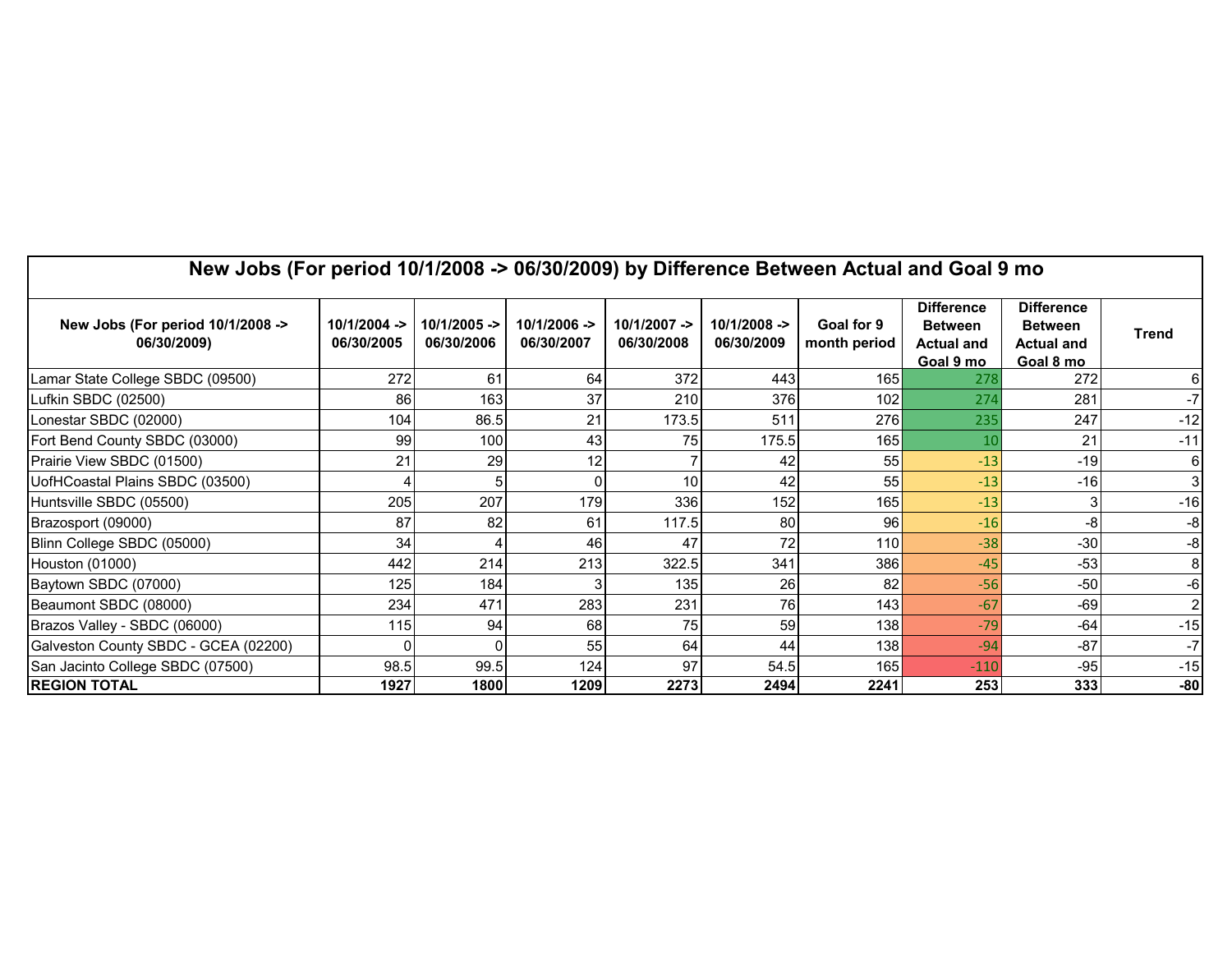| Business Starts (For period 10/1/2008 -> 06/30/2009) by Difference Between Actual and Goal 9 mo |                             |                             |                            |                             |                             |                            |                                                             |                                                                       |       |  |  |  |
|-------------------------------------------------------------------------------------------------|-----------------------------|-----------------------------|----------------------------|-----------------------------|-----------------------------|----------------------------|-------------------------------------------------------------|-----------------------------------------------------------------------|-------|--|--|--|
| Business Starts (For period 10/1/2008 -><br>06/30/2009)                                         | $10/1/2004 -$<br>06/30/2005 | $10/1/2005 -$<br>06/30/2006 | 10/1/2006 -><br>06/30/2007 | $10/1/2007 -$<br>06/30/2008 | $10/1/2008 -$<br>06/30/2009 | Goal for 9<br>month period | <b>Difference</b><br><b>Between Actual</b><br>and Goal 9 mo | <b>Difference</b><br><b>Between</b><br><b>Actual and</b><br>Goal 8 mo | Trend |  |  |  |
| Lonestar SBDC (02000)                                                                           | 33                          | 18 <sup>l</sup>             |                            | 35                          | 56                          | 50                         |                                                             |                                                                       |       |  |  |  |
| Huntsville SBDC (05500)                                                                         | 39                          | 28                          | 21                         | 25                          | 35                          | 30 <sup>l</sup>            |                                                             |                                                                       |       |  |  |  |
| UofHCoastal Plains SBDC (03500)                                                                 |                             |                             |                            |                             | 12                          | 10 <sup>1</sup>            |                                                             |                                                                       |       |  |  |  |
| Lufkin SBDC (02500)                                                                             | 10                          | 12                          | 13                         | 12                          | 18                          | 18                         |                                                             |                                                                       |       |  |  |  |
| Fort Bend County SBDC (03000)                                                                   | 26                          | 25                          | 12                         | 31                          | 29                          | 30                         |                                                             |                                                                       |       |  |  |  |
| Brazosport (09000)                                                                              | 15                          | 11                          | 14                         | 19                          | 13                          | 17                         |                                                             | -2                                                                    | -2    |  |  |  |
| Prairie View SBDC (01500)                                                                       |                             |                             |                            |                             |                             | 10 <sup>1</sup>            |                                                             | -4                                                                    |       |  |  |  |
| Blinn College SBDC (05000)                                                                      |                             |                             |                            |                             | 15                          | 20                         |                                                             | -6                                                                    |       |  |  |  |
| Brazos Valley - SBDC (06000)                                                                    | 38                          | 19                          | 10                         | 15                          | 15                          | 25                         | $-10$                                                       | -9                                                                    |       |  |  |  |
| Galveston County SBDC - GCEA (02200)                                                            |                             |                             | 13                         |                             | 13                          | 25                         | $-12$                                                       | $-12$                                                                 |       |  |  |  |
| Baytown SBDC (07000)                                                                            | 14                          |                             |                            |                             |                             | 15                         | $-13$                                                       | $-11$                                                                 | -2    |  |  |  |
| Beaumont SBDC (08000)                                                                           | 40                          | 11                          | 8                          | 22                          |                             | 26                         | $-17$                                                       | $-14$                                                                 | -3    |  |  |  |
| Lamar State College SBDC (09500)                                                                | 19                          | 10 <sup>1</sup>             | 11                         | 10                          | 12                          | 30 <sup>1</sup>            | $-18$                                                       | $-18$                                                                 |       |  |  |  |
| San Jacinto College SBDC (07500)                                                                | 15                          | 17                          | 14                         | 14                          |                             | 30                         | $-21$                                                       | $-18$                                                                 | -3    |  |  |  |
| Houston (01000)                                                                                 | 51                          | 20                          | 13                         | 29                          | 45                          | 71                         | $-26$                                                       | $-27$                                                                 |       |  |  |  |
| <b>REGION TOTAL</b>                                                                             | 315                         | 186                         | 138                        | 236                         | 288                         | 407                        | $-119$                                                      | $-112$                                                                |       |  |  |  |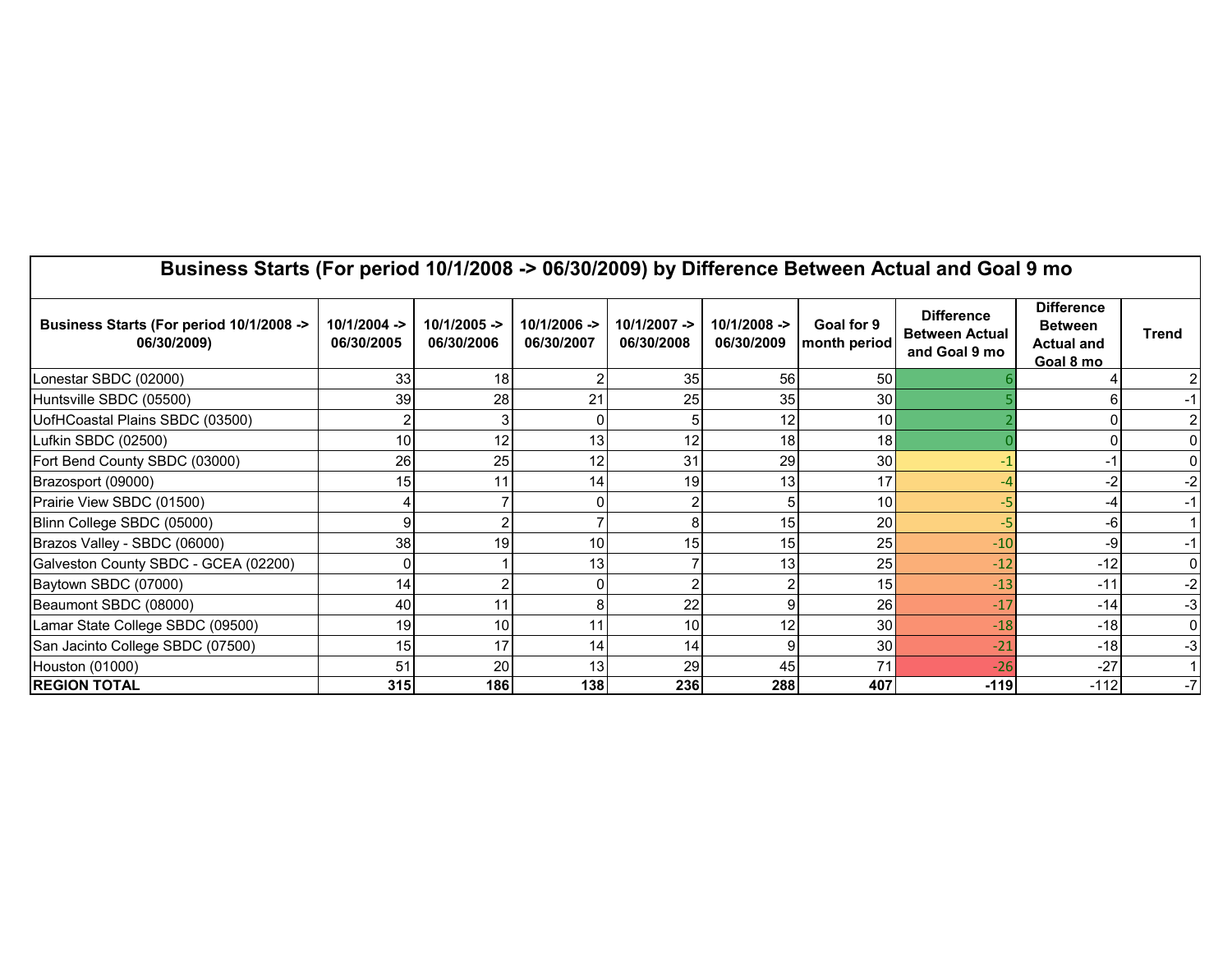| Total Clients (For period 10/1/2008 -> 06/30/2009) by Difference Between Actual and Goal 9 mo |                              |            |                                             |            |                                             |                            |                                                             |                                                                       |              |  |  |  |
|-----------------------------------------------------------------------------------------------|------------------------------|------------|---------------------------------------------|------------|---------------------------------------------|----------------------------|-------------------------------------------------------------|-----------------------------------------------------------------------|--------------|--|--|--|
| Total Clients (For period 10/1/2008 -><br>06/30/2009)                                         | $10/1/2004$ -><br>06/30/2005 | 06/30/2006 | 10/1/2005 ->  10/1/2006 ->   <br>06/30/2007 | 06/30/2008 | $10/1/2007$ -> $10/1/2008$ -><br>06/30/2009 | Goal for 9<br>month period | <b>Difference</b><br><b>Between Actual</b><br>and Goal 9 mo | <b>Difference</b><br><b>Between</b><br><b>Actual and</b><br>Goal 8 mo | <b>Trend</b> |  |  |  |
| Huntsville SBDC (05500)                                                                       | 480                          | 458        | 366                                         | 374        | 434                                         | 304                        | 130                                                         | 140                                                                   | $-10$        |  |  |  |
| Beaumont SBDC (08000)                                                                         | 383                          | 309        | 350                                         | 279        | 367                                         | 264                        | 103                                                         | 84                                                                    | 19           |  |  |  |
| Lonestar SBDC (02000)                                                                         | 419                          | 329        | 226                                         | 348        | 594                                         | 507                        | 87                                                          | 88                                                                    | -1           |  |  |  |
| Brazos Valley - SBDC (06000)                                                                  | 360                          | 379        | 264                                         | 267        | 294                                         | 253                        | 41                                                          | 50                                                                    | -9           |  |  |  |
| UofHCoastal Plains SBDC (03500)                                                               | 62                           | 35         | 26                                          | 48         | 80                                          | 101                        | $-21$                                                       | $-17$                                                                 | -4           |  |  |  |
| Brazosport (09000)                                                                            | 159                          | 137        | 109                                         | 136        | 155                                         | 177                        | $-22$                                                       | $-11$                                                                 | $-11$        |  |  |  |
| Galveston County SBDC - GCEA (02200)                                                          |                              | 18         | 91                                          | 170        | 225                                         | 253                        | $-28$                                                       | $-16$                                                                 | $-12$        |  |  |  |
| Prairie View SBDC (01500)                                                                     | 34                           | 44         | 35                                          | 41         | 50                                          | 101                        | $-51$                                                       | $-46$                                                                 | -5           |  |  |  |
| Lamar State College SBDC (09500)                                                              | 292                          | 237        | 270                                         | 213        | 223                                         | 304                        | $-81$                                                       | $-71$                                                                 | $-10$        |  |  |  |
| Baytown SBDC (07000)                                                                          | 139                          | 89         | 40                                          | 61         | 60                                          | 152                        | $-92$                                                       | $-85$                                                                 | $-7$         |  |  |  |
| Lufkin SBDC (02500)                                                                           | 122                          | 111        | 114                                         | 110        | 90                                          | 188                        | $-98$                                                       | $-86$                                                                 | $-12$        |  |  |  |
| Blinn College SBDC (05000)                                                                    | 126                          | 75         | 94                                          | 158        | 99                                          | 203                        | $-104$                                                      | -90                                                                   | $-14$        |  |  |  |
| Fort Bend County SBDC (03000)                                                                 | 238                          | 177        | 100                                         | 152        | 198                                         | 304                        | $-106$                                                      | $-82$                                                                 | $-24$        |  |  |  |
| Houston (01000)                                                                               | 562                          | 499        | 340                                         | 421        | 604                                         | 710                        | $-106$                                                      | $-102$                                                                | -4           |  |  |  |
| San Jacinto College SBDC (07500)                                                              | 241                          | 264        | 155                                         | 189        | 161                                         | 304                        | $-143$                                                      | $-116$                                                                | $-27$        |  |  |  |
| <b>REGION TOTAL</b>                                                                           | 3617                         | 3161       | 2580                                        | 2967       | 3634                                        | 4125                       | -491                                                        | $-360$                                                                | $-131$       |  |  |  |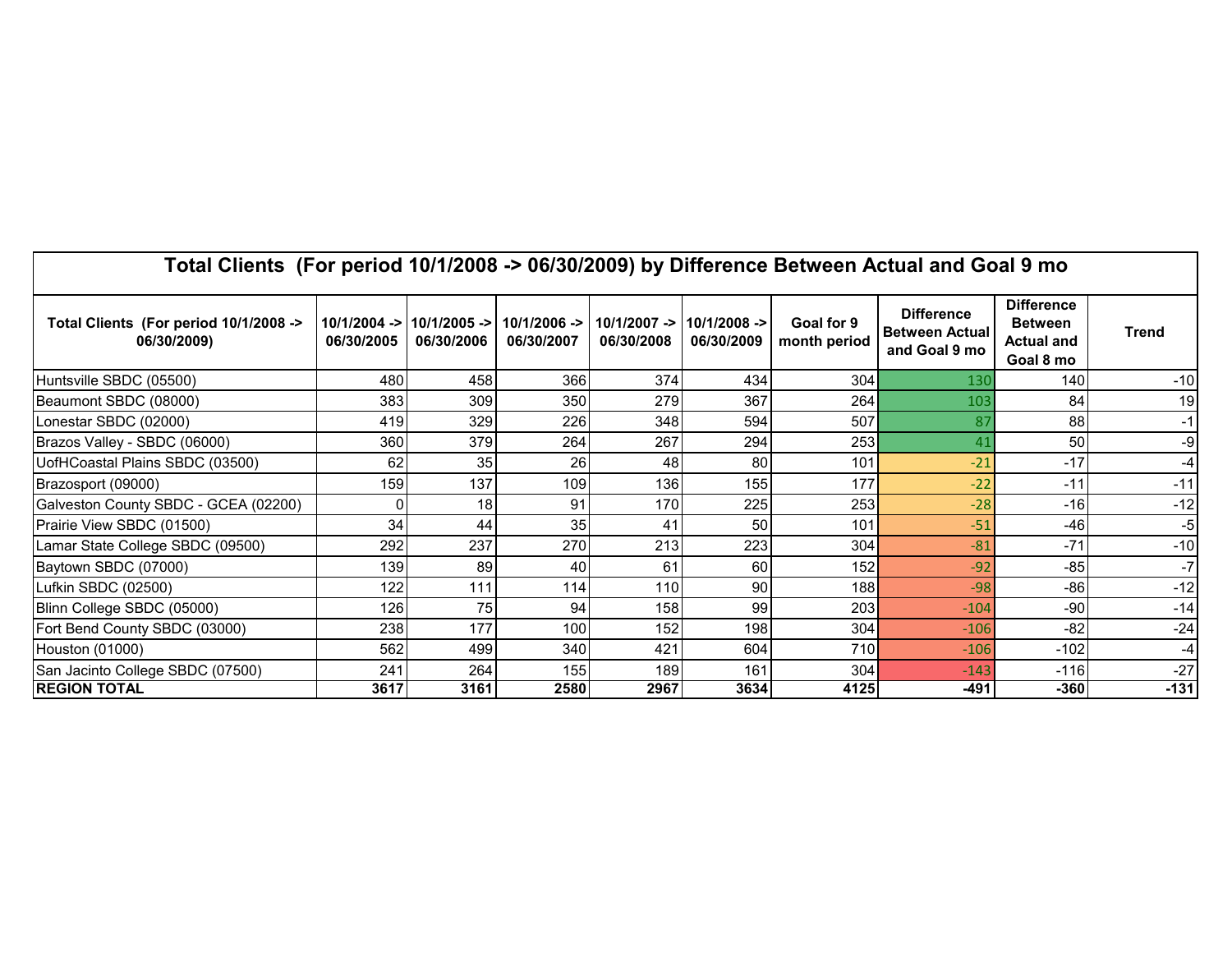| Capital (For period 10/1/2008 -> 06/30/2009) by Difference Between Actual and Goal 9 mo |  |                             |      |                             |      |                              |  |                             |    |                             |  |                            |                                                             |      |                                                             |      |               |
|-----------------------------------------------------------------------------------------|--|-----------------------------|------|-----------------------------|------|------------------------------|--|-----------------------------|----|-----------------------------|--|----------------------------|-------------------------------------------------------------|------|-------------------------------------------------------------|------|---------------|
| Capital (For period 10/1/2008 -><br>06/30/2009)                                         |  | $10/1/2004 -$<br>06/30/2005 |      | $10/1/2005 -$<br>06/30/2006 |      | $10/1/2006$ -><br>06/30/2007 |  | $10/1/2007 -$<br>06/30/2008 |    | $10/1/2008 -$<br>06/30/2009 |  | Goal for 9 month<br>period | <b>Difference</b><br><b>Between Actual</b><br>and Goal 9 mo |      | <b>Difference</b><br><b>Between Actual</b><br>and Goal 8 mo |      | Trend         |
| Lonestar SBDC (02000)                                                                   |  | 6,765,501.00                | -\$  | 1,857,300.00 \$             |      | 455,000.00 \$                |  | 4,579,000.00                |    | 24,579,200.00               |  | 11,053,795.00              | 13,525,405.00                                               |      | 5,539,105.00                                                | - \$ | 7,986,300.00  |
| Brazosport (09000)                                                                      |  | ,079,900.00                 | - \$ | 1,215,500.00                | -\$  | $3,941,150.00$ \ \$          |  | 12,050,000.00               | £  | 7,924,250.00                |  | 3,868,828.00               | 4,055,422.00                                                | \$   | 3,587,142.00                                                | l Si | 468,280.00    |
| Houston (01000)                                                                         |  | \$17,767,037.00             |      | \$11,377,286.50             | -\$  | 9,706,359.75                 |  | 19,590,200.00               |    | 16,907,775.00               |  | 15,475,313.00              | 1,432,462.00                                                | S.   | 1,853,367.00                                                | - SS | (420, 905.00) |
| Beaumont SBDC (08000)                                                                   |  | \$11,837,422.00             | \$   | 11,033,800.00               | -\$  | 10,410,481.00丨               |  | 16,351,356.00               |    | 6,600,300.00                |  | 5,747,973.00               | 852,327.00                                                  |      | $(429,009.00)$ \$                                           |      | 1,281,336.00  |
| Lufkin SBDC (02500)                                                                     |  | 8,718,733.00                | -\$  | 3,317,674.00                | -\$  | 7,425,935.00 \$              |  | 7,129,481.00                |    | 4,220,273.00                |  | 4,112,011.00               | 108,262.00                                                  | - \$ | $529,190.00$ \ \$                                           |      | (420, 928.00) |
| UofHCoastal Plains SBDC (03500)                                                         |  | 635,500.00                  | l \$ | 86,000.00                   | - \$ | $25,000.00$ \$               |  | 1,170,100.00                |    | 1,699,595.00                |  | 2,210,759.00               | $(511, 164.00)$ \$                                          |      | $(515, 524.00)$ \$                                          |      | 4,360.00      |
| Prairie View SBDC (01500)                                                               |  | ,940,000.00                 | - \$ | 453,952.51                  | \$   | 5,587,970.00 \$              |  | 253,000.00                  | -9 | ,480,000.00                 |  | 2,210,759.00               | $(730, 759.00)$ \$                                          |      | $(485, 119.00)$ \$                                          |      | (245, 640.00) |
| Blinn College SBDC (05000)                                                              |  | 389,600.00                  | - \$ | 215,000.00                  | - \$ | $6,517,097.00$ \\$           |  | l,665,241.00 <b>l</b>       |    | 3,620,000.00                |  | 4,421,518.00               | $(801,518.00)$ \$                                           |      | $(590, 238.00)$ \$                                          |      | (211, 280.00) |
| Huntsville SBDC (05500)                                                                 |  | 5,465,000.00                | - \$ | 6,064,640.00                | \$   | 3,679,450.00 \$              |  | 5,408,760.00                |    | 5,561,652.00                |  | 6,632,277.00               | (1,070,625.00)                                              |      | $(335, 205.00)$ \$                                          |      | (735, 420.00) |
| Lamar State College SBDC (09500)                                                        |  | 4,243,800.00                | -\$  | 12,758,000.00               | \$   | 3,291,780.00 \$              |  | 5,227,000.00                |    | 5,303,434.94                |  | 6,632,277.00               | (1,328,842.00)                                              |      | $(1, 173, 922.00)$ \$                                       |      | (154, 920.00) |
| Fort Bend County SBDC (03000)                                                           |  | 5,352,900.00                | - \$ | 5,409,635.00                |      | 4,905,860.00 \$              |  | 7,233,928.00                |    | 4,691,339.67                |  | 6,632,277.00               | (1,940,937.00)                                              |      | $(1,359,017.00)$ \$                                         |      | (581, 920.00) |
| Brazos Valley - SBDC (06000)                                                            |  | 4,713,400.00                | - \$ | 3,759,212.00                |      | 4,867,500.00 \$              |  | 3,140,500.00                |    | 3,396,000.00                |  | 5,526,897.00               | (2, 130, 897.00)                                            |      | (1,553,797.00) \$                                           |      | (577, 100.00) |
| San Jacinto College SBDC (07500)                                                        |  | 5,915,316.00                | -\$  | 4,881,801.00                | -\$  | 5,633,180.00 \$              |  | 3,001,553.00                | £  | 4,352,000.00                |  | 6,632,277.00               | (2,280,277.00)                                              |      | $(1,673,357.00)$ \$                                         |      | (606, 920.00) |
| Baytown SBDC (07000)                                                                    |  | 2,753,500.00                | -\$  | 3,200,007.00                | -\$  |                              |  | 2,154,000.00                |    | 412,000.00                  |  | 3,316,138.00               | (2,904,138.00)                                              |      | $(2,540,678.00)$ \$                                         |      | (363, 460.00) |
| Galveston County SBDC - GCEA (02200)                                                    |  |                             |      |                             |      | $6,535,100.00$ \ \$          |  | 6,356,000.00                |    | 503,345.00                  |  | 5,526,897.00               | (5,023,552.00)                                              |      | $(4,489,452.00)$ \$                                         |      | (534, 100.00) |
| <b>REGION TOTAL</b>                                                                     |  | \$77,577,609.00             | - 5  | 65,629,808.01               | - 56 | $82,981,862.75$ \$           |  | 95,310,119.00               |    | 91,251,164.61               |  | $89,999,996.00$   \$       | 1,251,169.00                                                |      | $(3,636,514.00)$ \$                                         |      | 4,887,683.00  |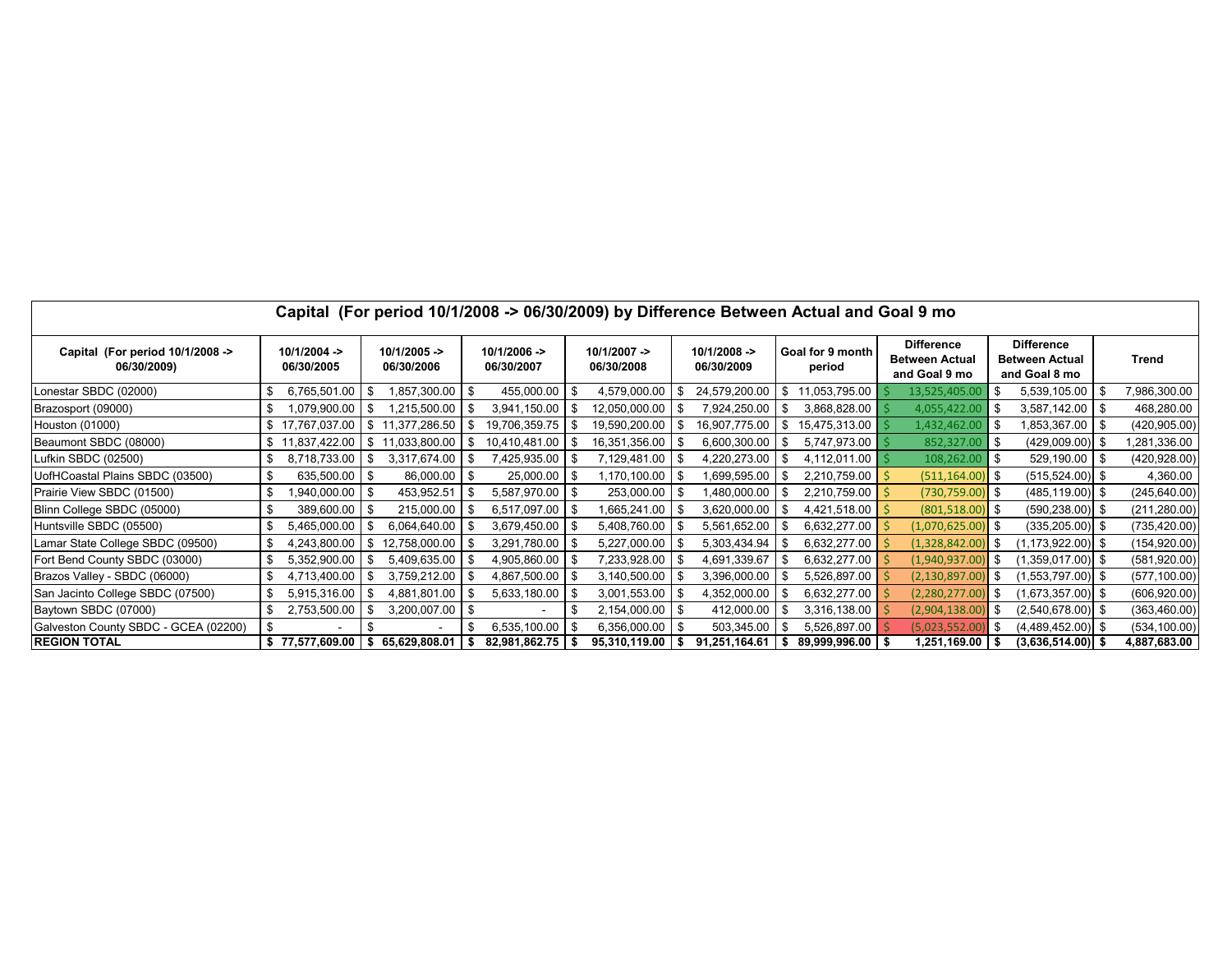| New Clients (For period 10/1/2008 -> 06/30/2009) by Difference Between Actual and Goal 9 mo |                              |                            |                              |                             |                            |                               |                                                                       |                                                                       |                |  |  |
|---------------------------------------------------------------------------------------------|------------------------------|----------------------------|------------------------------|-----------------------------|----------------------------|-------------------------------|-----------------------------------------------------------------------|-----------------------------------------------------------------------|----------------|--|--|
| New Clients (For period 10/1/2008 -><br>06/30/2009)                                         | $10/1/2004$ -><br>06/30/2005 | 10/1/2005 -><br>06/30/2006 | $10/1/2006$ -><br>06/30/2007 | $10/1/2007 -$<br>06/30/2008 | 10/1/2008 -><br>06/30/2009 | Goal for 9<br>month<br>period | <b>Difference</b><br><b>Between</b><br><b>Actual and</b><br>Goal 9 mo | <b>Difference</b><br><b>Between</b><br><b>Actual and</b><br>Goal 8 mo | <b>Trend</b>   |  |  |
| Beaumont SBDC (08000)                                                                       | 258                          | 194                        | 213                          | 152                         | 202                        | 132                           |                                                                       | 64                                                                    |                |  |  |
| Lonestar SBDC (02000)                                                                       | 188                          | 137                        | 134                          | 240                         | 305                        | 253                           | 52                                                                    | 28                                                                    | 24             |  |  |
| Galveston County SBDC - GCEA (02200)                                                        |                              | 18                         | 58                           | 78                          | 153                        | 126                           | 27                                                                    | 25                                                                    |                |  |  |
| UofHCoastal Plains SBDC (03500)                                                             | 42                           | 21                         | 18                           | 34                          | 53                         | 50                            |                                                                       |                                                                       |                |  |  |
| Huntsville SBDC (05500)                                                                     | 202                          | 177                        | 134                          | 116                         | 145                        | 152                           |                                                                       | $-13$                                                                 |                |  |  |
| Fort Bend County SBDC (03000)                                                               | 139                          | 136                        | 44                           | 101                         | 142                        | 152                           | $-10$                                                                 | -3                                                                    |                |  |  |
| Prairie View SBDC (01500)                                                                   | 27                           | 19                         | 18                           | 34                          | 37                         | 50                            | $-13$                                                                 | $-13$                                                                 |                |  |  |
| Lufkin SBDC (02500)                                                                         | 92                           | 85                         | 82                           | 69                          | 68                         | 94                            | $-26$                                                                 | $-22$                                                                 |                |  |  |
| Brazos Valley - SBDC (06000)                                                                | 177                          | 128                        | 63                           | 105                         | 100                        | 126                           | $-26$                                                                 | $-29$                                                                 |                |  |  |
| Baytown SBDC (07000)                                                                        | 107                          | 37                         | 5                            | 50                          | 49                         | 76                            | $-27$                                                                 | $-27$                                                                 |                |  |  |
| Brazosport (09000)                                                                          | 64                           | 50                         | 35                           | 62                          | 58                         | 88                            | $-30$                                                                 | $-29$                                                                 |                |  |  |
| Blinn College SBDC (05000)                                                                  | 31                           | 31                         | 46                           | 47                          | 61                         | 101                           | $-40$                                                                 | $-36$                                                                 | -4             |  |  |
| Houston (01000)                                                                             | 264                          | 154                        | 152                          | 227                         | 313                        | 355                           | $-42$                                                                 | $-52$                                                                 | 1 <sub>C</sub> |  |  |
| Lamar State College SBDC (09500)                                                            | 92                           | 121                        | 95                           | 90                          | 102                        | 152                           | $-50$                                                                 | $-54$                                                                 |                |  |  |
| San Jacinto College SBDC (07500)                                                            | 89                           | 63                         | 47                           | 74                          | 84                         | 152                           | $-68$                                                                 | $-57$                                                                 | $-11$          |  |  |
| <b>REGION TOTAL</b>                                                                         | 1772                         | 1371                       | 1144                         | 1479                        | 1872                       | 2059                          | $-187$                                                                | $-217$                                                                | 30             |  |  |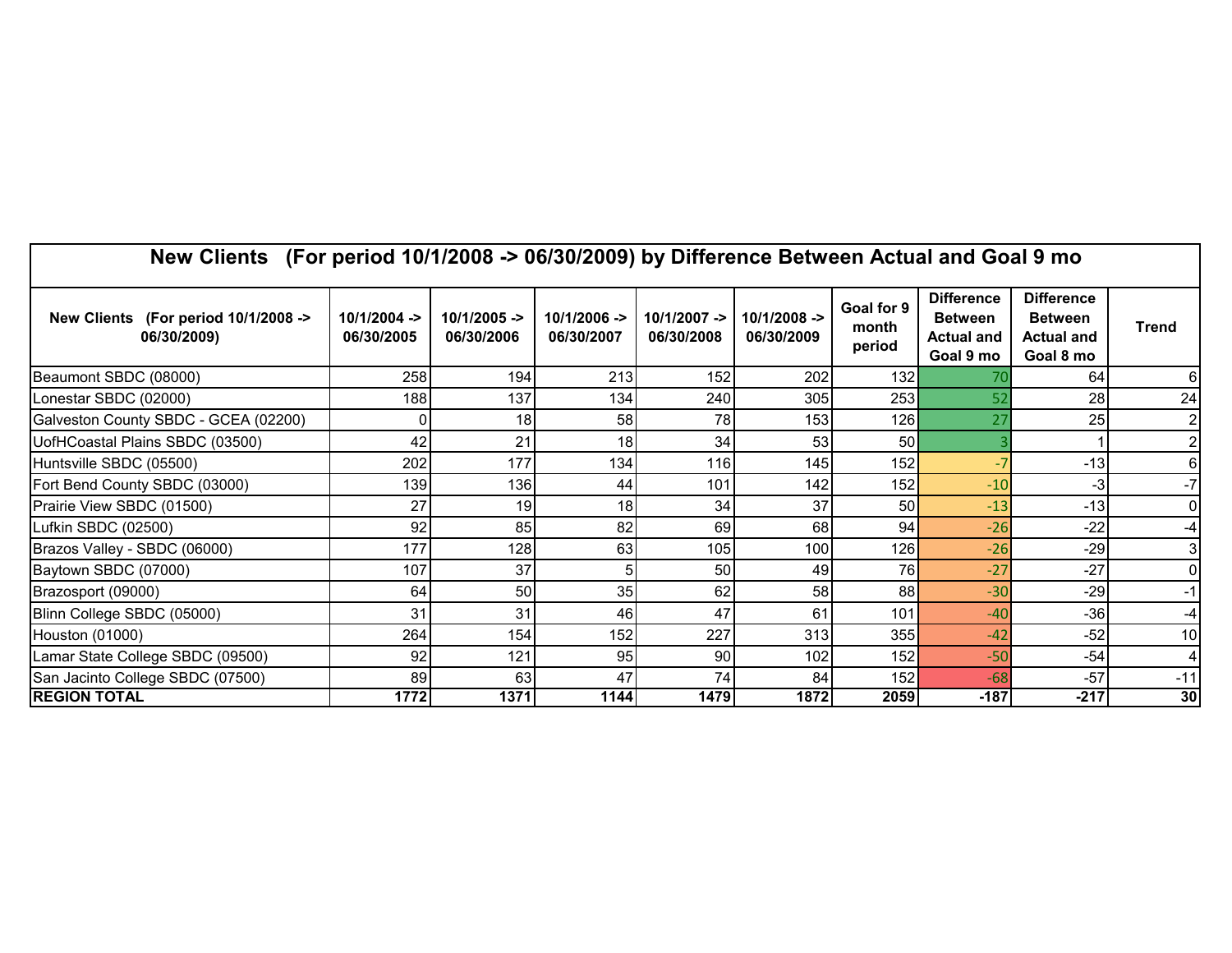| Extended Engagement (For period 10/1/2008 -> 06/30/2009) by Difference Between Actual and Goal 9 mo<br><b>Extended Engagement (For period</b><br>10/1/2008 -> 06/30/2009) | $10/1/2004$ -><br>06/30/2005 | $10/1/2005 -$<br>06/30/2006 | $10/1/2006 -$<br>06/30/2007 | $10/1/2007 -$<br>06/30/2008 | $10/1/2008 -$<br>06/30/2009 | Goal for 9<br>month period | <b>Difference</b><br><b>Between</b><br><b>Actual and</b><br>Goal 9 mo | <b>Difference</b><br><b>Between</b><br><b>Actual and</b><br>Goal 8 mo | <b>Trend</b> |
|---------------------------------------------------------------------------------------------------------------------------------------------------------------------------|------------------------------|-----------------------------|-----------------------------|-----------------------------|-----------------------------|----------------------------|-----------------------------------------------------------------------|-----------------------------------------------------------------------|--------------|
| Brazosport (09000)                                                                                                                                                        | 21                           | 26                          | 30 <sup>1</sup>             | 48                          | 41                          | 47                         |                                                                       |                                                                       |              |
| Prairie View SBDC (01500)                                                                                                                                                 |                              |                             | 13 <sup>l</sup>             | 13                          |                             | 27                         | $-22$                                                                 | $-19$                                                                 | -3           |
| UofHCoastal Plains SBDC (03500)                                                                                                                                           |                              |                             |                             |                             |                             | 27                         | $-22$                                                                 | $-19$                                                                 | -3           |
| Beaumont SBDC (08000)                                                                                                                                                     | 71                           | 46                          | <b>56</b>                   | 54                          | 48                          | 70                         | $-22$                                                                 | $-19$                                                                 | -3           |
| Lamar State College SBDC (09500)                                                                                                                                          | 71                           | 82                          | 60                          | 58                          | 55                          | 81                         | $-26$                                                                 | $-22$                                                                 | -4           |
| Lufkin SBDC (02500)                                                                                                                                                       | 34                           | 35                          | 31                          | 29                          | 24                          | 50                         | $-26$                                                                 | $-26$                                                                 | 0            |
| Galveston County SBDC - GCEA (02200)                                                                                                                                      |                              |                             | 24                          | 33                          | 41                          | 68                         | $-27$                                                                 | $-26$                                                                 | $-1$         |
| Fort Bend County SBDC (03000)                                                                                                                                             | 47                           | 28                          | 30                          | 38                          | 43                          | 81                         | $-38$                                                                 | $-36$                                                                 | $-2$         |
| Blinn College SBDC (05000)                                                                                                                                                | 18                           |                             | 22                          | 16                          | 15                          | 54                         | $-39$                                                                 | $-35$                                                                 | -4           |
| Huntsville SBDC (05500)                                                                                                                                                   | 34                           | 17                          | 30                          | 50                          | 42                          | 81                         | $-39$                                                                 | $-37$                                                                 | $-2$         |
| Baytown SBDC (07000)                                                                                                                                                      | 28                           | 10                          |                             | 10                          |                             | 40                         | $-40$                                                                 | $-36$                                                                 | -4           |
| Brazos Valley - SBDC (06000)                                                                                                                                              | 42                           | 30                          | 28                          | 35                          | 25                          | 68                         | $-43$                                                                 | $-39$                                                                 | $-4$         |
| Houston (01000)                                                                                                                                                           | 145                          | 98                          | 78                          | 115                         | 143                         | 191                        | $-48$                                                                 | $-47$                                                                 | -1           |
| San Jacinto College SBDC (07500)                                                                                                                                          | 58                           | 56                          | 41                          | 49                          | 32                          | 81                         | $-49$                                                                 | $-42$                                                                 | $-7$         |
| Lonestar SBDC (02000)                                                                                                                                                     | 31                           | 10                          | 20                          | 50                          | 54                          | 136                        | $-82$                                                                 | $-71$                                                                 | $-11$        |
| <b>REGION TOTAL</b>                                                                                                                                                       | 610                          | 465                         | 468                         | 601                         | 573                         | 1102                       | $-529$                                                                | -482                                                                  | $-47$        |